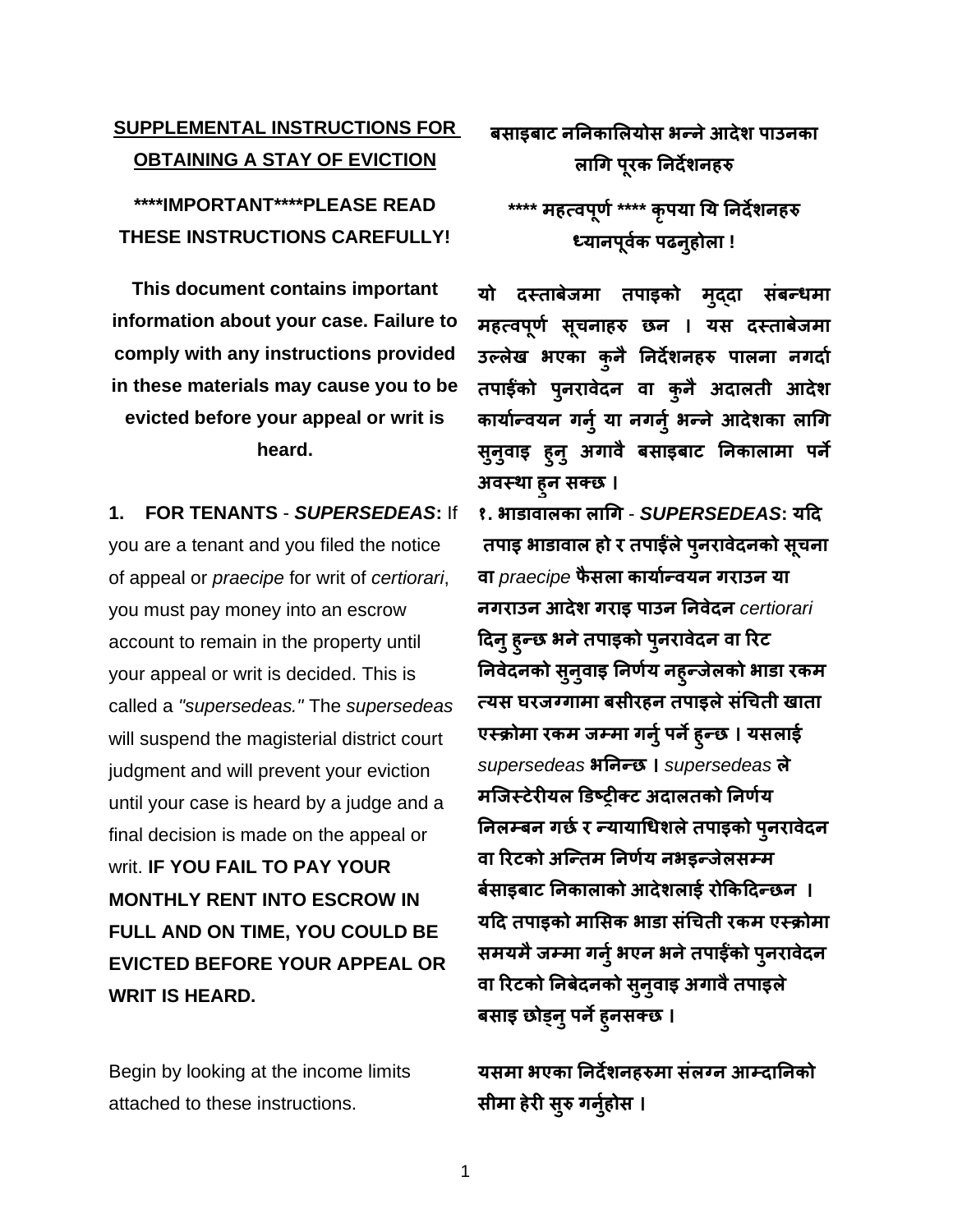If your income is below the income limits, complete a Tenant's Affidavit, pursuant to Pa.R.C.P.M.D.J. No. 1008(C)(2) or 1013(C)(2). These affidavits are available on the website of the Unified Judicial System of Pennsylvania at [http://www.pacourts.us/forms/for-the](http://www.pacourts.us/forms/for-the-public.)[public.](http://www.pacourts.us/forms/for-the-public.) Then follow the instructions for lowincome tenants below. There are several different options available; pick the option

(A, B, or C) that best describes your situation.

If your income is higher than the income limits attached to these instructions, follow the instructions for D.

**A.** If you are a low-income tenant and there was a money judgment entered against you for non-payment of rent, and you HAVE NOT paid rent for the month in which the notice of appeal or *praecipe* for writ of *certiorari* is filed, you must:

1. File an *in forma pauperis* petition (a petition for low-income parties) pursuant to Pa.R.C.P . No. 240;

2. Pay one-third of your monthly rent into an escrow account with the prothonotary's office at the time the notice of appeal or

यदि तपाइको आम्दानी तोकिएको सीमा भन्दा कम्ती छ भने Pa.R.C.P.M.D.J. न 1008(C)(2) वा 1013(C)(2) बमोजीमको भाडावालको सपथ- पत्र भर्नु होला । ती सपथपत्र Pennsylvania को यूनाइटेड जुडीसीयल सिष्टमको वेभसाइट

[http://www.pacourts.us/forms/for-the](http://www.pacourts.us/forms/for-the-public.)[public.](http://www.pacourts.us/forms/for-the-public.) मा सर्वसाधारणका लागि उपलब्ध छन। त्यसपनछ तल कम-आम्िानी भएका भाडावाल संबन्धी निर्देशनहरु पालना गर्नुहोला । त्यहाँ धेरै किसिमका बिकल्प छान्न सकिन्छ ; (ए, बी वा सी) मध्य जुन तपाइको हकमा मिल्दो अवस्था छ एक छान्नुहोला ।

यदि तपाइको आम्दानी यस निर्देशनमा तोकिएको सीमा भन्दा बढी छ भने  $D$  डी को लागिका निर्देशनहरु पालना गर्नु होला ।

**A.** यदि तपाइ कम आय भएको भाडावाल हो र तपाइको बिरुददमा भाडा नतिरेकोमा रकम तिर्न् भन्ने फैसला छ र तपाइले पुनरावेदनको निवेदन दिएको *praecipe* वा कुनैआिेशको कायाान्वयन गराइयोस वा नगराइयोस भनी रिट certiorari निवेदन दिएको महिनाको भाडा नतिरेको अवस्क्थामा तपाइले:

१. ननबेिन *in forma pauperis* ( कम आय भएका पक्षको लाचग ननवेिन ) Pa.R.C.P . No. 240 बमोजीम भर्नु पर्छ।

२. संचचती एस्क्रो खातामा माससक भाडाको एक तिहाइ रकम प्रोथोनोटरीको कार्यालयमा पुनरावेदन को ननवेिन वा *praecipe* ररट कुनैफै सला लागू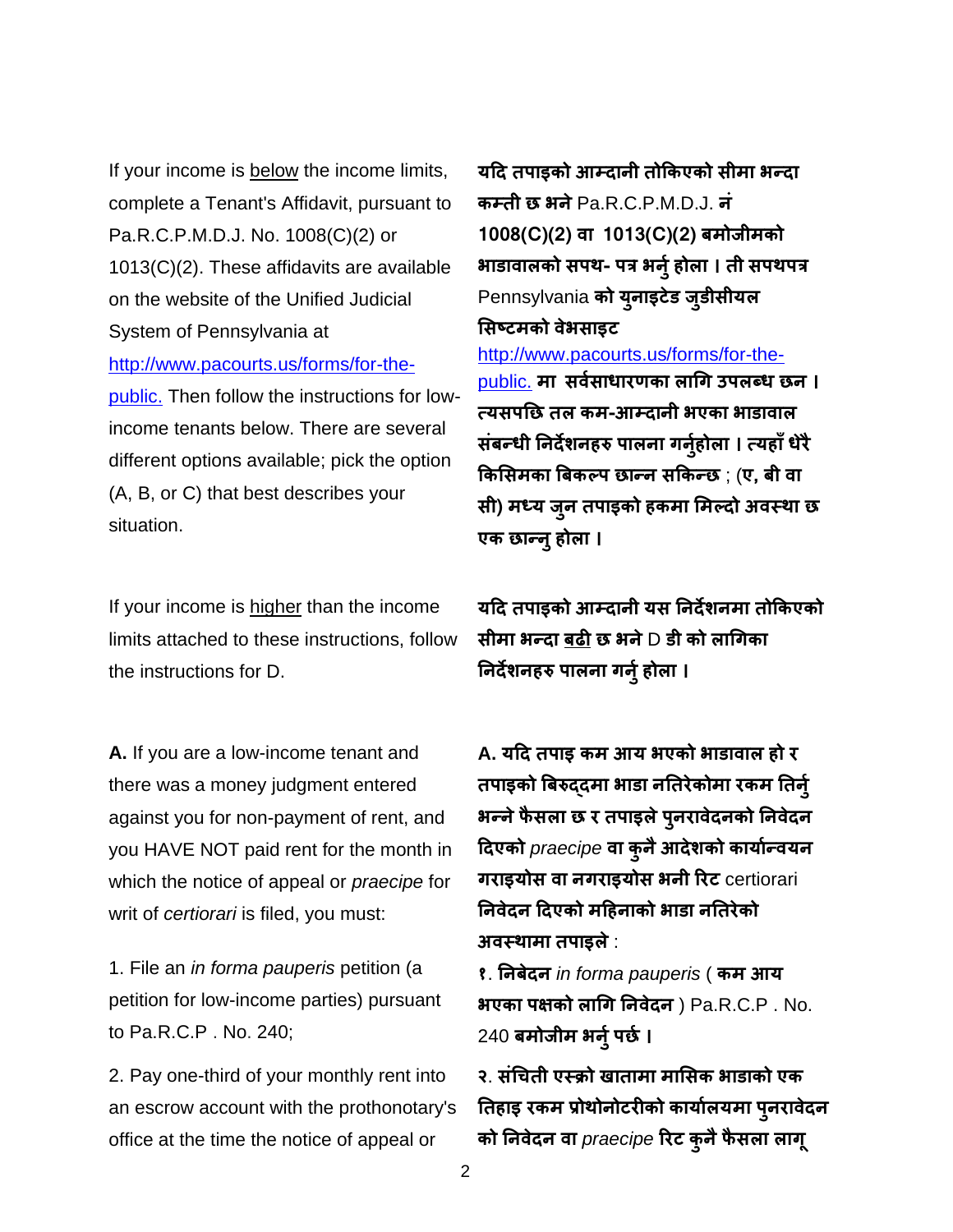*praecipe* for writ of *certiorari* (*"praecipe"*) is filed;

3. Pay the remaining two-thirds (2/3) of your monthly rent into the escrow account within twenty (20) days of the date the notice of appeal or *praecipe* was filed; and

4. Pay your monthly rent on an ongoing basis into the escrow account in thirty (30) day intervals from the date the notice of appeal or *praecipe* was filed until the time of your trial.

**B.** If you are a low-income tenant, and there was a money judgment against you for non-payment of rent, and you HAVE paid rent for the month in which the notice of appeal or *praecipe* for writ of *certiorari* (*"praecipe"*) is filed, you do not have to pay rent at the time you file your notice of appeal or *praecipe*. You must:

1. File an *in forma pauperis* petition (a petition for low-income parties), pursuant to Pa.R.C.P. No. 240;

2. Pay your monthly rent on an ongoing basis into an escrow account with the prothonotary in thirty (30) day intervals from the date the notice of appeal or *praecipe* was filed until the time of trial. It is important to count the thirty (30) days

गराइयोस या नगराउन आदेस पाउनका लागि *certiorari ("praecipe")* को निवेदन दर्ता गर्दा बुझाउन् पर्छ ।

३. बांकी िइु नतहाइ(२/३) भाडाको रकम संचचती एस्क्रो खातामा पुनरावेदनको निबेदन वा *praecipe* दर्ता गरेको मितिले बीस दिनभित्र तिर्न् होला, र

४. तपाईंको पुनरावेदनको निवेदन वा *praecipe* दर्ता भएको मिति देखी कानूनी जांच निक्योंल नहुन्जेल सम्म तपाइको माससक भाडा हरेक तीस (३०) दिनमा ननयसमत रुपमा संचचती एस्क्रो खातामा नतररराख्नुहोला ।

**B.** यदि तपाइ कम-आय भएको भाडावाल हो र भाडा नतिरेकोमा तपाइको बिरुददमा रकम तिर्न् भन्ने आदेस भएको अवस्थामा तपाइले पुनरावेदन वा praecipe को रिट कुनै आदेस लागू गराउन या नगराउन आिेस पाउ भन्ने*certiorari ("praecipe")* निवेदन दर्ता गर्दाको महिनाको भाडा तिरी सक्नु भएको छ भने पुनरावेदनको ननवेिन वा ररट *praecipe* िताागिााभाडाको रकम बुझाउन् पर्दैन । यस्तो भने गर्नैपर्छ: १. ननबेिन *in forma pauperis* ( कम आय भएका पक्षको लाचग ननवेिन ) Pa.R.C.P . No.

240 बमोजीम भर्नु पर्छ।

२. तपाईंको पुनरावेदनको निवेदन वा praecipe दर्ता भएको मिति देखी कानूनी जांच निक्योंल नहुन्जेल सम्म तपाइको माससक भाडा प्रोथोनोटरी कायाालयमा हरेक तीस (३०) दिनमा ननयसमत रुपमा संचिती एस्क्रो खातामा तिरिराख् होला । तीस (३०) दिनको गणना ठ्याकै हुनु महत्वपूर्ण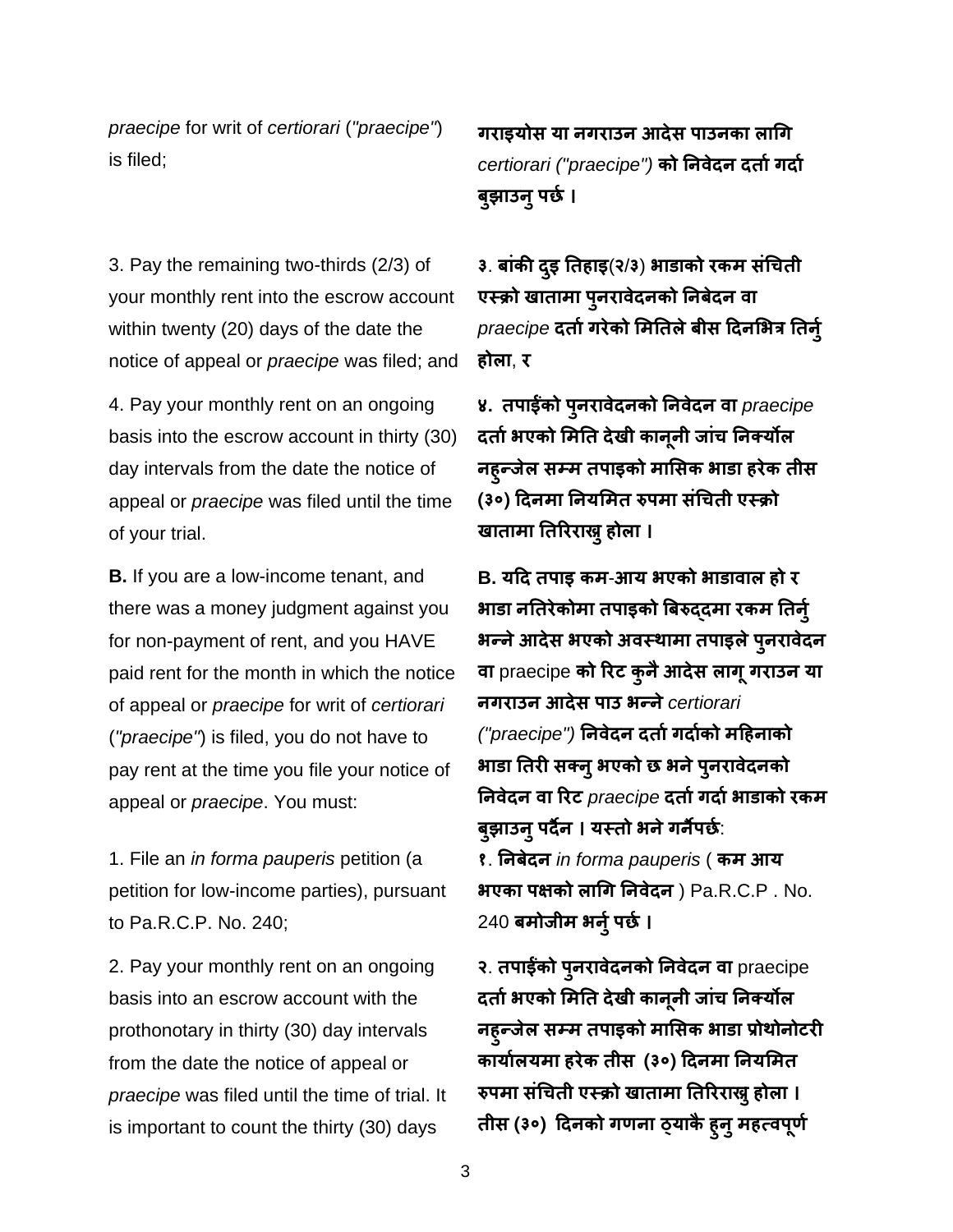exactly because the date of your payment will change depending on the number of days in a given month.

**C.** If you are a low-income tenant, and no money judgment was entered against you for non-payment of rent, you do not have to pay rent at the time you file your notice of appeal or *praecipe* for writ of *certiorari*  (*"praecipe"*). *This option is to be used if at the magisterial district court hearing, the judge determined that you owed "zero" or "nothing" in rent.* You must:

1. File an *in forma pauperis* petition (a petition for low-income parties), pursuant to Pa.R.C.P. No. 240;

2. Pay your monthly rent on an ongoing basis into an escrow account with the prothonotary in thirty (30) day intervals from the date the notice of appeal or *praecipe* was filed until the time of your trial. It is important to count the thirty (30) days exactly because the date of your payment will change depending on the number of days in a given month.

**D.** If your income is higher than the income limits on the attached chart, you must:

1. Pay the fee to file a notice of appeal or *praecipe* for writ of *certiorari* (*"praecipe"*);

हुन्छ किनकि तपाइले तिर्ने गते त्यस महिनामा हुने दिनहरुको आधारमा हेरफेर हुन जान्छ ।

**C.** यदि तपाइ कम-आय भएको भाडावाल हो र भाडा नतिरेकोमा तपाइ बिरुददमा कुनै रकम तिर्न् पर्ने फैसला जारी भएको छैन भने पुनरावेदनको ननवेिन वा *praecipe* कुनैफै सला लागुनगराउनु वा गराउनुभन्नेआिेश माग्िैररट *certiorari ("praecipe")* निवेदन गर्न जाँदा तपाइले भाडा तिर्नु पर्दैन ।*यो विकल्प यदि मजेस्टेरीयल* डिष्ट्रीक्ट अदालतको सुनुवाइ र न्यायाधिसले निर्णय दिएकि तपाइले भाडा बापत तिर्नु पर्ने रकम *'*सुन्य*'* <sup>छ</sup> वा के दह नतनाबांकी छैन भन्नेभएमा हो । यस्क्तो भनेगनैपछा:

१. ननबेिन *in forma pauperis* ( कम आय भएका पक्षको लागि निवेदन)  $Pa.R.C.P$  . No. 240 बमोजीम भर्नु पर्छ।

२. तपाईंको पुनरावेदनको निवेदन वा *praecipe* दर्ता भएको मिति देखी कानूनी जांच निक्योंल नहुन्जेल सम्म तपाइको माससक भाडा प्रोथोनोटरी कायाालयमा हरेक तीस (३०) दिनमा ननयसमत रुपमा संचिती एस्क्रो खातामा तिरिराख्नु होला तीस (३०) दिनको गणना ठ्याकै हुन् महत्वपूर्ण हुन्छ किनकि तपाइले तिर्ने गते त्यस महिनामा हुने दिनहरुको आधारमा हेरफेर हुन जान्छ ।

**D.** यदि तपाइको आम्िानी यस ननिेशनमा संलग्न चार्टको भन्दा बढी छ भने, यस्तो भने गर्नैपर्छ:

१.पुनरावेदनको निवेदन वा *praecipe* कुनै फैसला लागू नगर्नु नगराउनु भन्ने आदेस जारी गरी पाउन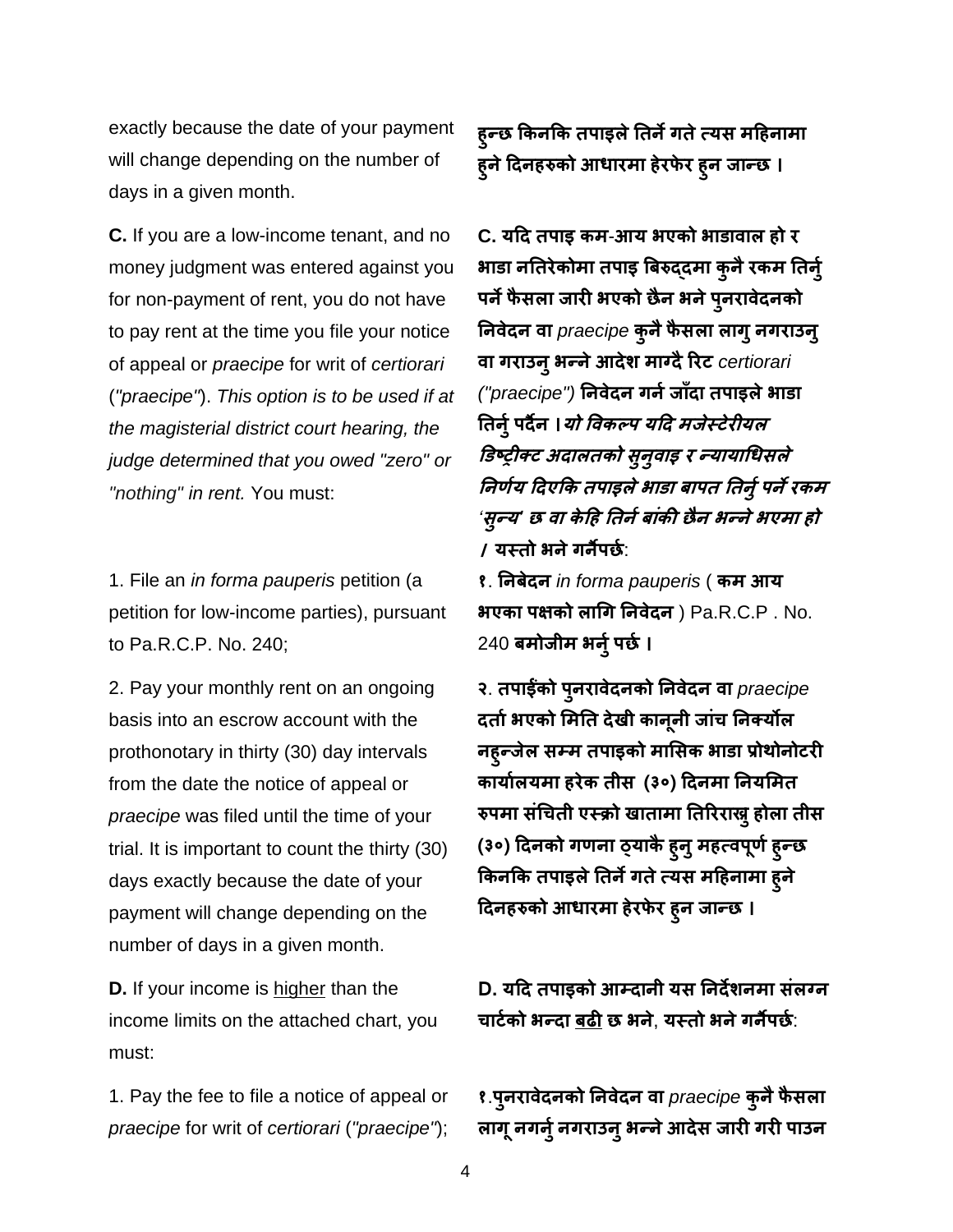2. Pay the lesser of three (3) months' rent or the amount of rent awarded to the landlord in magisterial district court into an escrow account with the prothonotary's office at the time the notice of appeal or *praecipe* is filed; and

3. Pay your monthly rent into the escrow account in thirty (30) day intervals from the date the notice of appeal or *praecipe* was filed until the time of trial. It is important to count the thirty (30) days exactly because the date on your payment will change depending on the number of days in a given month.

## दिइनेननवेिन ररटको *certiorari ("praecipe")* शुल्क तिर्नुहोला ।

२. पुनरावेदनको सूचना वा *praecipe* दर्ता गर्दा कम्तीमा तीन महिनाको भाडा वा घरधनीलाई तिर्न् भनेर मजेस्टेरीयल डिष्ट्रीक्ट अदालतले तोकेको रकम संचिती एस्क्रो खातामा जम्मा गर्न प्रोथोनिटरीको कार्यालयमा तिर्नु होला । र

३.तपाईंको पुनरावेिनको ननवेिन वा *praecipe*  दर्ता भएको मिति देखी कानूनी जांच निक्योंल नहुन्जेल सम्म तपाइको माससक भाडा प्रोथोनोटरी कायाालयमा हरेक तीस (३०) दिनमा ननयसमत रुपमा संचिती एस्क्रो खातामा तिरिराख्नु होला तीस (३०) दिनको गणना ठ्याकै ह्नु महत्वपूर्ण ह्न्छ किनकि तपाइले तिर्ने गते त्यस महिनामा हुने दिनहरुको आधारमा हेरफेर हुन जान्छ ।